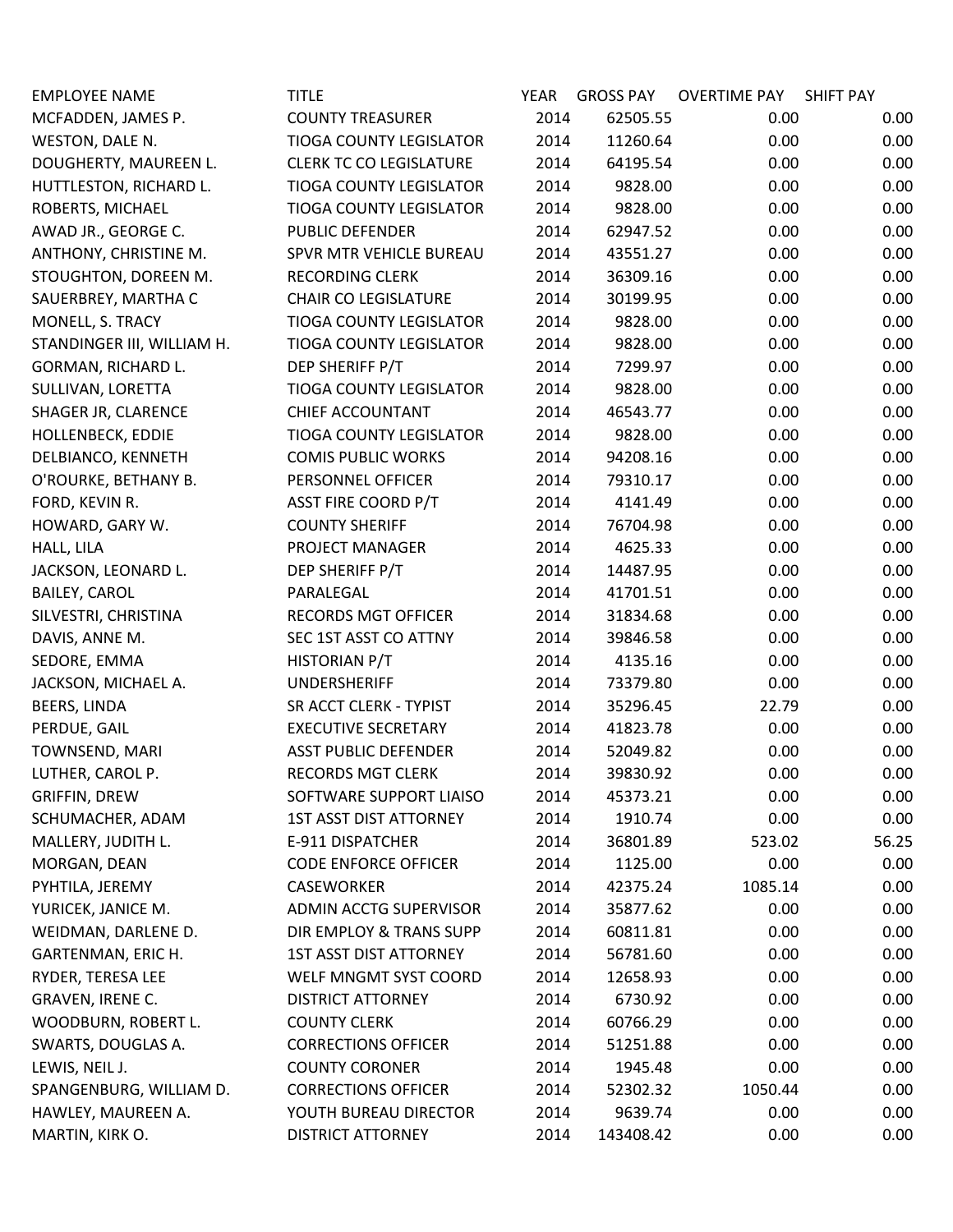| SEYMOUR, JANET N.          | <b>ADMINISTRATIVE SEC</b>      | 2014 | 37387.04 | 0.00     | 0.00    |
|----------------------------|--------------------------------|------|----------|----------|---------|
| CHANDLER, LISA C.          | MOTOR VEHICLE EXAMINER         | 2014 | 25437.28 | 0.00     | 0.00    |
| YAEGER, TREVOR J.          | <b>DEPUTY SHERIFF</b>          | 2014 | 56893.28 | 3315.15  | 947.56  |
| QUIGLEY, JUDITH M.         | <b>COUNTY ATTORNEY</b>         | 2014 | 98934.51 | 0.00     | 0.00    |
| <b>BARTON, MARIETTA J.</b> | E-911 DISPATCHER               | 2014 | 36541.61 | 1987.24  | 1237.10 |
| SHULER, MARGARET M.        | PUBLIC HEALTH NURSE            | 2014 | 34593.44 | 0.00     | 0.00    |
| HAMMOND, GERALDINE M.      | SOCIAL WELFARE EXAMINER        | 2014 | 38324.21 | 104.99   | 0.00    |
| BENNETT, DONNA JOY         | PROBATION DIRECTOR II          | 2014 | 70433.43 | 0.00     | 0.00    |
| <b>COSTANTINI, JOYCE</b>   | SR MOTOR VEH LIC CLERK         | 2014 | 29543.45 | 0.00     | 0.00    |
| GALLO, REBECCA E.          | MOTOR VEHICLE EXAMINER         | 2014 | 24794.60 | 0.00     | 0.00    |
| WHITMORE, CORRINE J.       | <b>SOC SVCS INVESTIGATOR</b>   | 2014 | 40685.90 | 0.00     | 0.00    |
| RICH, JAMES                | PUBLIC HEALTH DIRECTOR         | 2014 | 68749.03 | 0.00     | 0.00    |
| BARRY, EDWARD J.           | <b>COMPUTER PGMER (SPEC)</b>   | 2014 | 48065.91 | 0.00     | 0.00    |
| HANBURY, LUCINDA L.        | <b>PROB SUPERVISOR</b>         | 2014 | 66123.93 | 0.00     | 0.00    |
| MCKEE, MARY E.             | SOCIAL SERV EMPL SPEC          | 2014 | 42569.10 | 0.00     | 0.00    |
| WAHLER, JACQUELINE         | E & T COUNSELOR                | 2014 | 37068.47 | 0.00     | 0.00    |
| WILLIAMS, JESSICA A.       | <b>CORRECTIONS SERGEANT</b>    | 2014 | 63049.07 | 7361.19  | 0.00    |
| HEYMAN, KIMBERLY           | SOCIAL SERV EMPL SPEC          | 2014 | 39265.60 | 0.00     | 0.00    |
| ROOT, CHRISTIAN            | <b>1ST ASST CO ATTORNEY</b>    | 2014 | 82359.89 | 0.00     | 0.00    |
| <b>BARTON, GAIL L.</b>     | DEP COMM SOCIAL SERVS          | 2014 | 77818.80 | 0.00     | 0.00    |
| VANDEMARK, VALERIE M.      | MOTOR VEHICLE EXAMINER         | 2014 | 26416.38 | 0.00     | 0.00    |
| TEED, ANITA T.             | <b>SUPPORT INVESTIGATOR</b>    | 2014 | 42699.09 | 0.00     | 0.00    |
| FELTEY, JOHN J.            | <b>HEAVY EQUIP OPERATOR II</b> | 2014 | 43202.27 | 1844.45  | 0.00    |
| ROBINS, MICHELE I.         | SOCIAL WELFARE EXAMINER        | 2014 | 40369.31 | 0.00     | 0.00    |
| OLIN, MARGARETA C.         | <b>DEPUTY CO TREASURER</b>     | 2014 | 47419.96 | 0.00     | 0.00    |
| HENRY, NANCY               | <b>CIVIL SERVICE ASSISTANT</b> | 2014 | 31333.15 | 0.00     | 0.00    |
| LITTLE, LAURA S.           | SR CASEWORKER                  | 2014 | 47922.50 | 4536.80  | 0.00    |
| ZORN, PATRICIA A.          | MOTOR VEHICLE EXAMINER         | 2014 | 8201.16  | 0.00     | 0.00    |
| SLOCUM, JEAN MARIE         | <b>SR TYPIST</b>               | 2014 | 33089.23 | 0.00     | 0.00    |
| DELMAGE JR, JOHN H.        | <b>DEPUTY SHERIFF</b>          | 2014 | 54865.71 | 935.57   | 1299.57 |
| CAMPBELL, CHARISSE         | <b>CASE SUPVR - GRADE B</b>    | 2014 | 46086.72 | 0.00     | 0.00    |
| CARRIGG, STEPHANIE S.      | PARALEGAL                      | 2014 | 41474.67 | 0.00     | 0.00    |
| RHODES, PAUL C.            | LIEUTENANT                     | 2014 | 62599.39 | 0.00     | 7.13    |
| ROUGHT, LINDA D.           | <b>CORRECTIONS OFFICER</b>     | 2014 | 61307.96 | 10056.08 | 0.00    |
| ROSENBERGER, TERI          | SR PROBATION OFFICER           | 2014 | 44601.08 | 0.00     | 0.00    |
| STRUBLE, ELIZABETH         | E-911 DISPATCHER               | 2014 | 37112.62 | 2416.08  | 1055.90 |
| <b>GUNTHER, SARAH</b>      | <b>TYPIST</b>                  | 2014 | 25468.80 | 190.20   | 0.00    |
| REYNOLDS, MARILYN B.       | <b>SUPVG PUB HEALTH NURSE</b>  | 2014 | 60048.18 | 2830.00  | 0.00    |
| MILLER, TODD               | <b>1ST ASST PUB DEFENDER</b>   | 2014 | 36724.60 | 0.00     | 0.00    |
| <b>AUSTIN, ANNE</b>        | HOME HEALTH AIDE               | 2014 | 18481.81 | 74.01    | 0.00    |
| FORTIER, SUSAN G.          | DATA ENTRY MACH OPERATR        | 2014 | 38386.93 | 0.00     | 0.00    |
| SNAPP, CARLTON D.          | SIGN MAINTENANCE WORKER        | 2014 | 46326.66 | 3650.14  | 0.00    |
| BENNETT, LYNN              | <b>TYPIST</b>                  | 2014 | 25045.39 | 0.00     | 0.00    |
| <b>GREEN, JENNIFER</b>     | <b>CASE SUPVR - GRADE B</b>    | 2014 | 49121.88 | 345.85   | 0.00    |
| FEDOROWICZ, STEPHEN V.     | <b>ASST FIRE COORD P/T</b>     | 2014 | 3982.21  | 0.00     | 0.00    |
| HASKETT, SUSAN             | SOFTWARE SUPPORT LIAISO        | 2014 | 39583.12 | 0.00     | 0.00    |
| FRENZ, BERNADETTE A.       | SUPVG CLIN SOC WKR             | 2014 | 66684.97 | 0.00     | 0.00    |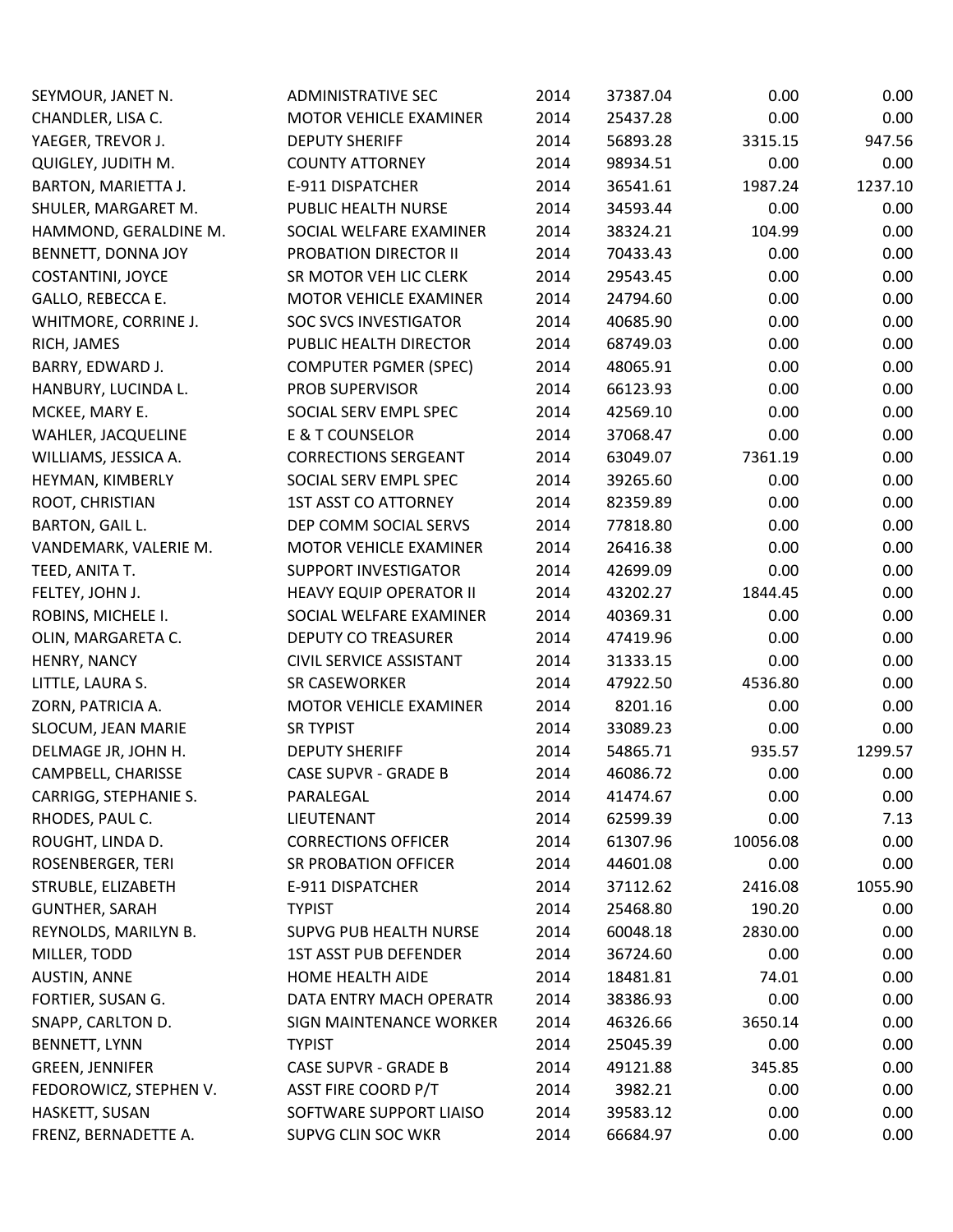| TALCOTT, BRADLEY S.       | <b>INVESTIGATOR</b>            | 2014 | 32409.57 | 166.19  | 3.10   |
|---------------------------|--------------------------------|------|----------|---------|--------|
| ZEPKOWSKI, JENNIFER       | REG PROFESSIONAL NURSE         | 2014 | 4358.82  | 201.69  | 0.00   |
| RESUE, MICHELE            | <b>CASE SUPVR - GRADE B</b>    | 2014 | 47251.59 | 177.33  | 0.00   |
| GELATT, MARY L.           | REG PROFESSIONAL NURSE         | 2014 | 6268.33  | 0.00    | 0.00   |
| HALL, SUE E.              | SR SOC WELFARE EXAMINER        | 2014 | 18894.90 | 183.84  | 0.00   |
| ROCKWELL, DIANE           | <b>SEC TO SHERIFF</b>          | 2014 | 51008.06 | 0.00    | 0.00   |
| AYERS, DAVID S.           | <b>HEAVY EQUIP OPERATOR II</b> | 2014 | 43582.05 | 0.00    | 0.00   |
| PRATT, ELLEN              | <b>MATERIALS RECOVERY MGR</b>  | 2014 | 48613.99 | 0.00    | 0.00   |
| LOUNSBURY, TINA M.        | SR CASEWORKER/RN               | 2014 | 58259.20 | 0.00    | 0.00   |
| HALLETT, RICHARD          | <b>INVESTIGATOR</b>            | 2014 | 61889.54 | 4098.02 | 180.20 |
| CLARK, KIMBERLY A.        | PRIN SOC WELF EXAMINER         | 2014 | 50010.47 | 1851.17 | 0.00   |
| RILEY, BARBARA L.         | <b>SR PROBATION OFFICER</b>    | 2014 | 43573.51 | 0.00    | 0.00   |
| WINTERS, STACEY L.        | SR PROBATION OFFICER           | 2014 | 49753.50 | 0.00    | 0.00   |
| <b>HOLLENBECK, RITA</b>   | <b>CHIEF ACCOUNTANT</b>        | 2014 | 59869.53 | 707.62  | 0.00   |
| HOGAN, PATRICK K.         | <b>SR INVESTIGATOR</b>         | 2014 | 79960.30 | 8028.16 | 220.81 |
| MARSH, DONALD             | <b>CASE SUPVR - GRADE B</b>    | 2014 | 46220.93 | 0.00    | 0.00   |
| KALLIN, KRISTEN S.        | SEC TO DIR OF PROBATION        | 2014 | 38069.59 | 0.00    | 0.00   |
| HORTON, HEATHER           | SOCIAL SERV EMPL SPEC          | 2014 | 35749.99 | 0.00    | 0.00   |
| <b>CLINE, THOMAS R.</b>   | 2ND ASST PUB DEFENDER          | 2014 | 35618.83 | 0.00    | 0.00   |
| SINSABAUGH, TERRY         | <b>CORRECTIONS SERGEANT</b>    | 2014 | 46908.02 | 2637.03 | 0.00   |
| WHITE, EDWARD C.          | <b>HEAVY EQUIP OPRATOR III</b> | 2014 | 43038.07 | 221.38  | 0.00   |
| MURRAY, THOMAS            | <b>MAINTENANCE MECH II</b>     | 2014 | 38342.52 | 3560.00 | 0.00   |
| MARSH, NATHANIEL          | <b>CORRECTIONS LIEUTENANT</b>  | 2014 | 59148.77 | 0.00    | 0.00   |
| <b>GRANT, GARY</b>        | DIR OF ADMIN SERVICES          | 2014 | 61960.60 | 0.00    | 0.00   |
| KEMP, BRENDA A.           | <b>CORRECTIONS OFFICER</b>     | 2014 | 41866.74 | 7.57    | 0.00   |
| RICHARDS, ARRAH           | PAYROLL CLERK TYPIST           | 2014 | 32627.54 | 0.00    | 0.00   |
| PLACE, KIMBERLY           | SOCIAL WELFARE EXAMINER        | 2014 | 29887.10 | 0.00    | 0.00   |
| WHITE, WILLIAM            | SERGEANT-SHERIFF               | 2014 | 58746.67 | 366.50  | 768.75 |
| GOODSPEED, DEBRA          | SOCIAL SERV EMPL SPEC          | 2014 | 36070.77 | 0.00    | 0.00   |
| MCCALL, SHERI             | <b>EMPLOYMENT CTR SUPERVR</b>  | 2014 | 50583.23 | 0.00    | 0.00   |
| <b>BEUTER, BONNIE</b>     | <b>ADMINISTRATIVE SEC</b>      | 2014 | 24990.87 | 114.39  | 0.00   |
| MARATEA, MICHAEL S.       | SR. ADMIN PROB OFFICER         | 2014 | 56827.57 | 98.75   | 0.00   |
| HOOSE, SANDRA             | DIR OF PATIENT SVCS            | 2014 | 49949.84 | 0.00    | 0.00   |
| NUGENT, SANDRA R.         | <b>SUPPORT INVESTIGATOR</b>    | 2014 | 42417.93 | 0.00    | 0.00   |
| TINNEY, LEEANN            | DIR OF ECON DEV & PLAN         | 2014 | 69617.05 | 0.00    | 0.00   |
| CUSHMAN, BARBARA L.       | <b>ACCT CLERK - TYPIST</b>     | 2014 | 28604.68 | 0.00    | 0.00   |
| MINUGH-BRUTSCHER, CRYSTAL | <b>ADMINISTRATIVE SEC</b>      | 2014 | 3134.55  | 1.31    | 0.00   |
| SEARLES, KATIE            | SR. CLERK                      | 2014 | 28611.71 | 0.00    | 0.00   |
| <b>BIDWELL, MICHAEL</b>   | <b>WORKING SUPERVISOR</b>      | 2014 | 51094.56 | 1576.67 | 0.00   |
| LECOUNT, RICHARD W.       | DIR EMERG PREPAREDNESS         | 2014 | 21541.30 | 0.00    | 0.00   |
| <b>WORTHINGTON, JILL</b>  | SR CLIN SOC WKR (CMH)          | 2014 | 57791.30 | 0.00    | 0.00   |
| DIXSON, RICHARD P.        | SR COMP MAINT TECH             | 2014 | 42513.32 | 0.00    | 0.00   |
| CAIN, BRIAN               | PROB SUPERVISOR                | 2014 | 54794.37 | 0.00    | 0.00   |
| HICKEY, PATRICIA          | <b>ACCT CLERK - TYPIST P/T</b> | 2014 | 6660.88  | 0.00    | 0.00   |
| POOLE, LISA               | <b>DEPUTY COUNTY CLERK</b>     | 2014 | 49575.20 | 0.00    | 0.00   |
| WHIPPLE, JULIE A.         | PRIN SOC WELF EXAMINER         | 2014 | 48775.17 | 1789.58 | 0.00   |
| KELLY, MARGARET           | SR CLIN SOC WKR (CMH)          | 2014 | 56330.54 | 0.00    | 0.00   |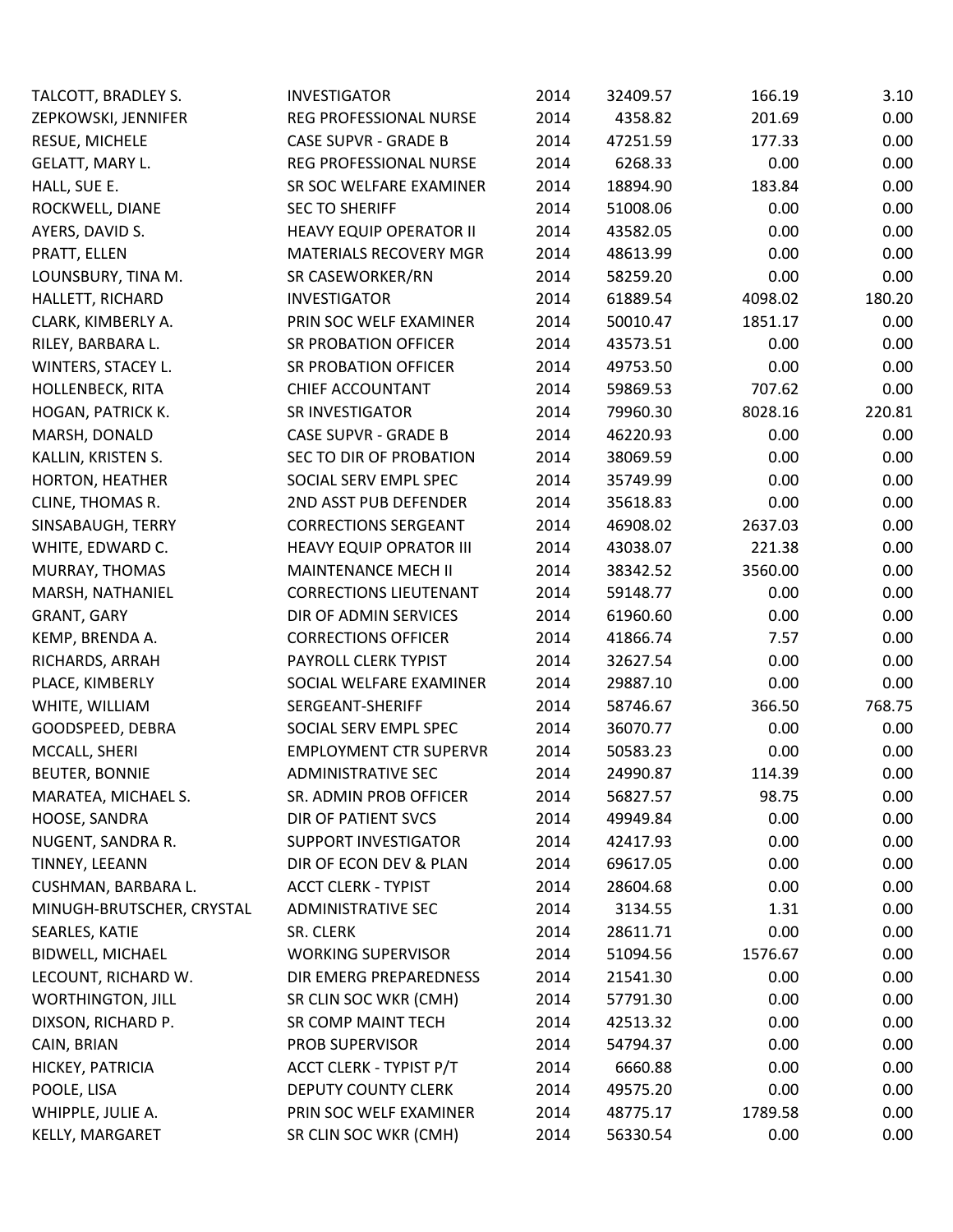| DOW, NANCY                    | <b>TYPIST</b>                  | 2014 | 774.83   | 0.00     | 0.00    |
|-------------------------------|--------------------------------|------|----------|----------|---------|
| SCHUMACHER, LISA              | <b>TYPIST</b>                  | 2014 | 28148.58 | 0.00     | 0.00    |
| HAMMOND, GARY J.              | DEP COMM OF PUBLIC WRKS        | 2014 | 74209.53 | 0.00     | 0.00    |
| CARGILL, CHRISTEENIA          | DIR OF CHILD SPEC NEEDS        | 2014 | 51275.75 | 0.00     | 0.00    |
| HEATH, CYNTHIA M.             | PAYROLL SUPERVISOR             | 2014 | 45899.70 | 0.00     | 0.00    |
| HENRY, BRIAN R.               | <b>DEPUTY SHERIFF</b>          | 2014 | 57928.07 | 2952.55  | 1130.40 |
| MARCOCCI, DAVID               | <b>MAINTENANCE MECH III</b>    | 2014 | 38307.84 | 0.00     | 0.00    |
| DUVARNEY, STEVEN G.           | CHIEF E-911 DISPATCHER         | 2014 | 58111.56 | 2512.93  | 7.55    |
| COLLING, ROBERT V.            | PROBATION OFFICER              | 2014 | 20536.73 | 141.60   | 0.00    |
| JONES, JAMES S.               | <b>CORRECTIONS OFFICER P/T</b> | 2014 | 7463.90  | 0.00     | 0.00    |
| MCDONALD, MICHAEL G.          | DEP DIR EMERG PREPARED         | 2014 | 2780.16  | 0.00     | 0.00    |
| HORNICK, MARY ANNE            | <b>ACCT CLERK - TYPIST</b>     | 2014 | 25972.49 | 0.00     | 0.00    |
| VERTULI, VINCENT              | MAINTENANCE MECH III           | 2014 | 28431.16 | 0.00     | 0.00    |
| ROCKWELL, BRYAN K.            | <b>WORKING SUPERVISOR</b>      | 2014 | 70691.00 | 16138.95 | 0.00    |
| KNAPP, BETSY                  | <b>ADMIN ASSISTANT</b>         | 2014 | 36711.20 | 0.00     | 0.00    |
| HILL, TRACY L.                | SOCIAL WELFARE EXAMINER        | 2014 | 38459.02 | 211.20   | 0.00    |
| SPALLONE JR, ROBERT A.        | <b>DEPUTY SHERIFF</b>          | 2014 | 53295.13 | 1.70     | 662.86  |
| TINGLEY, RUTH                 | SOCIAL WELFARE EXAMINER        | 2014 | 31504.64 | 87.09    | 0.00    |
| SADDLEMIRE, SANDRA            | DEP COMM OF ELEC BOARD         | 2014 | 30790.55 | 0.00     | 0.00    |
| STUBECKI, DEBORA              | <b>ACCT CLERK - TYPIST P/T</b> | 2014 | 3126.78  | 0.00     | 0.00    |
| BRUCE, LINN A.                | <b>CIVIL SERVICE ADMINIS</b>   | 2014 | 47262.82 | 0.00     | 0.00    |
| KALLIN, CHRISTOPHER L.        | COORD CHILD SPPT ENFCMT        | 2014 | 57848.56 | 0.00     | 0.00    |
| CASE, RAYMOND P.              | <b>TIOGA COUNTY LEGISLATOR</b> | 2014 | 9828.00  | 0.00     | 0.00    |
| WARD, KIMBERLY J.             | <b>CIVIL MANAGER</b>           | 2014 | 43987.00 | 0.00     | 0.00    |
| LIGOURI, CYNTHIA              | <b>CLINICAL SOCIAL WORKER</b>  | 2014 | 30337.82 | 145.14   | 0.00    |
| YETTER, SHAWN L.              | <b>COMIS SOCIAL SERVICE</b>    | 2014 | 93500.69 | 0.00     | 0.00    |
| <b>GARRISON, KATHERINE E.</b> | PRIN SOC WELF EXAMINER         | 2014 | 45038.35 | 0.00     | 0.00    |
| SALON, ELIZABETH R.           | NURSE PRACTITIONER P/T         | 2014 | 909.75   | 0.00     | 0.00    |
| HASKINS, DENISE               | <b>TYPIST</b>                  | 2014 | 28150.96 | 0.00     | 0.00    |
| LUCE, CRYSTAL                 | <b>SR TYPIST</b>               | 2014 | 29077.31 | 0.00     | 0.00    |
| MORLEY, JOSHUA                | MAINTENANCE MECH I             | 2014 | 34699.36 | 0.00     | 0.00    |
| BIDWELL, STEPHEN E.           | <b>MAINTENANCE MECH III</b>    | 2014 | 45629.81 | 1459.44  | 0.00    |
| PFLEGHARDT, CAROL             | PUBLIC HEALTH NURSE            | 2014 | 55511.64 | 2370.00  | 0.00    |
| SAMPEY, JODI                  | <b>SUPVG CLIN SOC WKR</b>      | 2014 | 63500.83 | 3838.66  | 0.00    |
| TORREY, E. JOHN               | <b>SUPPORT INVESTIGATOR</b>    | 2014 | 35374.23 | 0.00     | 0.00    |
| CHECCHIA, BARBARA             | SR CLIN SOC WKR (CMH)          | 2014 | 27448.79 | 0.00     | 0.00    |
| KEMMERY, SHAWN P.             | <b>DEPUTY SHERIFF</b>          | 2014 | 53714.48 | 47.60    | 1036.31 |
| <b>BOSTWICK, DONALD</b>       | <b>HEAVY EQUIP OPRATOR III</b> | 2014 | 47879.46 | 5626.11  | 0.00    |
| GEHEN, CAROL L.               | REG PROF NURSE P/T             | 2014 | 14397.90 | 0.00     | 0.00    |
| BESSEY, ADAM T                | SERGEANT-SHERIFF               | 2014 | 58933.22 | 3194.40  | 426.27  |
| KIPLING, JULIE L.             | <b>DEPUTY SHERIFF</b>          | 2014 | 56860.11 | 4163.24  | 66.37   |
| ACKLEY, WILLIAM H.            | MECHANIC / WORKING SUPR        | 2014 | 72650.22 | 10018.16 | 0.00    |
| FOOTE, SONJA                  | SR CASEWORKER                  | 2014 | 50690.33 | 5756.07  | 0.00    |
| SANDERS, JAMAAL O.            | <b>CORRECTIONS OFFICER</b>     | 2014 | 45484.67 | 3625.61  | 0.00    |
| MALEC, MARYANNE               | <b>CASEWORKER</b>              | 2014 | 45257.65 | 856.21   | 0.00    |
| ERVAY, ROBERT                 | E-911 DISPATCHER               | 2014 | 40166.16 | 3826.21  | 1446.75 |
| ERVAY, ALAN                   | MECHANIC / WORKING SUPR        | 2014 | 56570.11 | 4109.21  | 0.00    |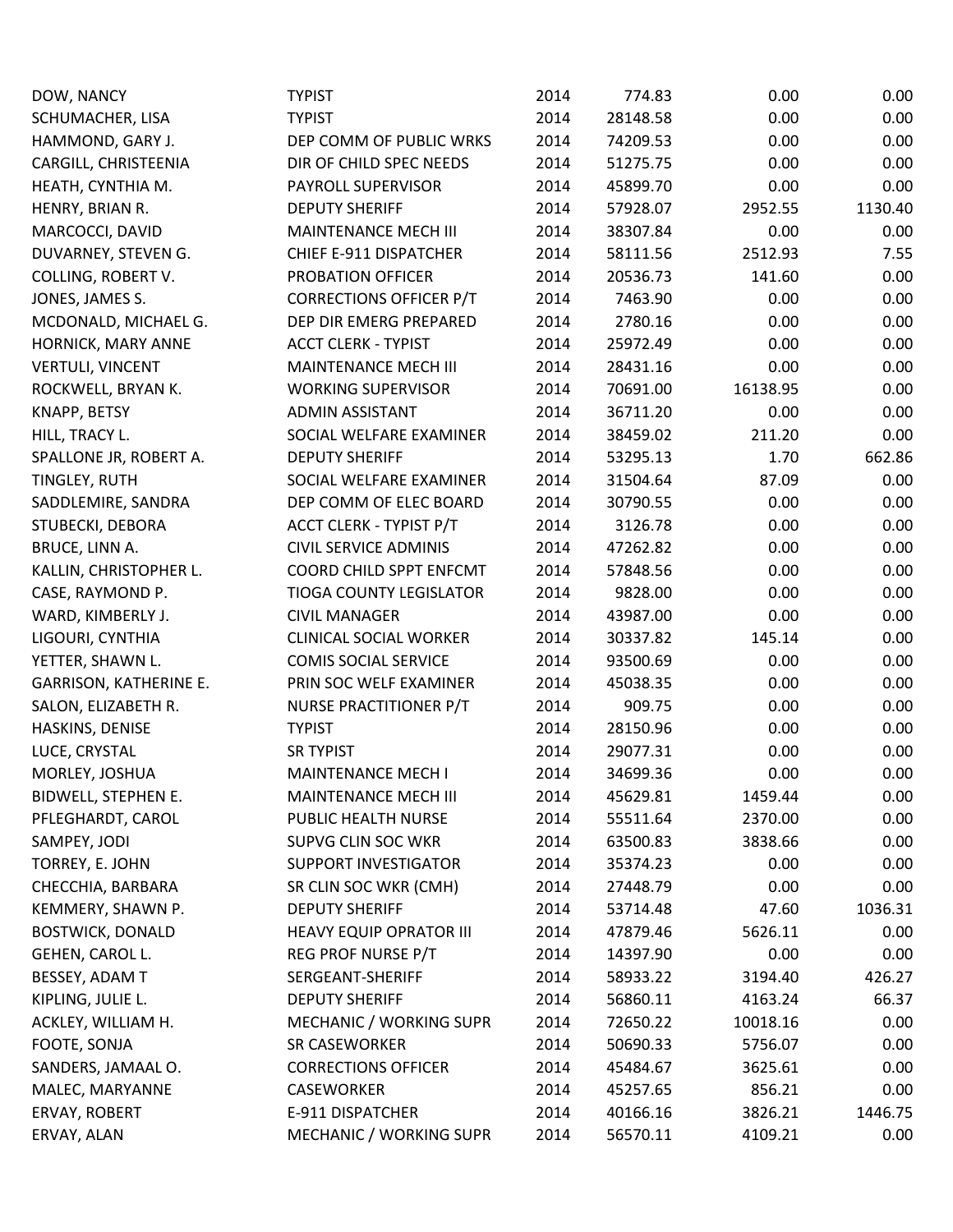| MOULTON, WAYNE T.         | <b>SR INVESTIGATOR</b>         | 2014 | 60690.82 | 2710.00 | 177.82  |
|---------------------------|--------------------------------|------|----------|---------|---------|
| SISENSTEIN, JUNE          | <b>EXECUTIVE SECRETARY</b>     | 2014 | 38014.55 | 0.00    | 0.00    |
| CANAVAN, ROXIE A.         | <b>ACCT CLERK - TYPIST</b>     | 2014 | 28622.27 | 0.00    | 0.00    |
| JENKINS, ELIZABETH        | <b>CASE SUPVR - GRADE B</b>    | 2014 | 49633.75 | 422.53  | 0.00    |
| HARRIS, ELIZABETH K.      | E-911 DISPATCHER               | 2014 | 44443.80 | 3323.46 | 1344.35 |
| HARRIS, SHERRI            | PRINCIPAL ACCOUNT CLERK        | 2014 | 38056.39 | 0.00    | 0.00    |
| CRAWFORD, HAROLD B.       | <b>CLEANER II</b>              | 2014 | 580.41   | 0.00    | 0.00    |
| NITTI, VALERIE            | DIR EMPLOY & TRANS SUPP        | 2014 | 30950.83 | 0.00    | 0.00    |
| <b>BAILEY, BETH</b>       | E & T COUNSELOR                | 2014 | 41597.83 | 0.00    | 0.00    |
| KNAPP, ALBERT             | PUB HEALTH SANITARIAN          | 2014 | 37802.04 | 460.00  | 0.00    |
| SYLVESTER, CYNTHIA A. R.  | <b>CLINICAL SUPERVISOR</b>     | 2014 | 13090.47 | 0.00    | 0.00    |
| MADISON, KRISTINE         | SR ACCT CLERK - TYPIST         | 2014 | 32213.68 | 0.00    | 0.00    |
| WATERMAN, BRIAN           | <b>HEAVY EQUIP OPERATOR I</b>  | 2014 | 37078.58 | 1539.68 | 0.00    |
| STEPHENS, DIANE           | SEC TO CO ATTORNEY             | 2014 | 38157.99 | 0.00    | 0.00    |
| MCCORMICK, BARBARA        | <b>CONFIDENTIAL ASSISTANT</b>  | 2014 | 39635.67 | 0.00    | 0.00    |
| COLE, STEPHANIE A.        | E-911 DISPATCHER               | 2014 | 36355.16 | 552.73  | 52.40   |
| PALOMBIZIO, TRACY         | SR CLIN SOC WKR (CMH)          | 2014 | 53565.46 | 0.00    | 0.00    |
| <b>BLAASCH, ROBERT R.</b> | SERGEANT-SHERIFF               | 2014 | 62108.52 | 3136.80 | 30.91   |
| VOUGHT JR., ROBERT M.     | <b>CORRECTIONS OFFICER</b>     | 2014 | 53159.27 | 1907.39 | 0.00    |
| MILLER, KELLY             | SR SOC WELFARE EXAMINER        | 2014 | 41809.76 | 0.00    | 0.00    |
| WHITE, BRIAN              | <b>MOTOR EQUIP OPRATOR III</b> | 2014 | 36908.92 | 2699.38 | 0.00    |
| NALEPA, SHAWN J.          | <b>INVESTIGATOR</b>            | 2014 | 60757.29 | 2952.92 | 192.95  |
| KONECNY, MICHELE L.       | <b>CORRECTIONS OFFICER</b>     | 2014 | 43160.63 | 1029.27 | 0.00    |
| MURPHY, LAURAN            | SR CASEWORKER                  | 2014 | 45104.36 | 2695.39 | 0.00    |
| WESTMILLER, JUDY A.       | SEC TO COMMISSIONER SS         | 2014 | 39559.12 | 0.00    | 0.00    |
| BOGART, LINDA M.          | <b>RECORDING CLERK</b>         | 2014 | 33503.35 | 0.00    | 0.00    |
| AYERS, BETH H.            | RESOURCE ASSISTANT             | 2014 | 40320.06 | 0.00    | 0.00    |
| GILL, SARAH A.            | <b>DEPUTY SHERIFF</b>          | 2014 | 42545.76 | 417.50  | 36.00   |
| GRIER, DEREK              | <b>AUTOMOTIVE MECHANIC II</b>  | 2014 | 37225.34 | 1593.58 | 0.00    |
| POFF, AMY E.              | <b>BENEFITS MANAGER</b>        | 2014 | 47669.20 | 0.00    | 0.00    |
| MYERS, LINDA M.           | <b>COMMUNITY SERV WORKER</b>   | 2014 | 33621.63 | 0.00    | 0.00    |
| HANSEN, PATRICIA          | TYPIST P/T                     | 2014 | 5360.02  | 0.00    | 0.00    |
| MCCANN, DENIS             | DIR OF ADMIN SERVICES          | 2014 | 63859.11 | 0.00    | 0.00    |
| JONES, BILL               | SR. ADMIN PROB OFFICER         | 2014 | 43888.49 | 739.63  | 0.00    |
| KELLOGG, BEVERLY J.       | PRINCIPAL ACCOUNT CLERK        | 2014 | 42188.87 | 0.00    | 0.00    |
| HOLT, BRENDA              | <b>TYPIST</b>                  | 2014 | 29478.23 | 0.00    | 0.00    |
| CHILSON, BETTY            | <b>ACCT CLERK - TYPIST</b>     | 2014 | 31135.28 | 0.00    | 0.00    |
| HALL, GREG S.             | <b>CORRECTIONS OFFICER</b>     | 2014 | 51251.88 | 0.00    | 0.00    |
| ROWLEY, DEBORAH L         | <b>TYPIST</b>                  | 2014 | 25059.74 | 0.00    | 0.00    |
| HOBART, JESSICA M.        | SR. PAYROLL CLERK              | 2014 | 32464.37 | 276.34  | 0.00    |
| AYERS, DAVID C.           | <b>COMPUTER PROGRAMMER</b>     | 2014 | 47660.56 | 0.00    | 0.00    |
| <b>BOGART, SUSAN</b>      | <b>RECORDS MGT CLERK</b>       | 2014 | 35653.94 | 0.00    | 0.00    |
| JEFFERY, JARED            | <b>MOTOR EQUIP OPERATOR I</b>  | 2014 | 35350.87 | 1653.56 | 0.00    |
| ULRICH, SHARON E.         | <b>RECORDING CLERK</b>         | 2014 | 26787.07 | 0.00    | 0.00    |
| SARACENO, TERESA          | <b>ECONOMIC DEV SPECIALIST</b> | 2014 | 54088.61 | 0.00    | 0.00    |
| MILLER, MELANIE           | <b>COMMUNITY HEALTH NURSE</b>  | 2014 | 53956.14 | 1918.15 | 0.00    |
| FEDOROWICZ, CONNIE        | <b>ASST FIRE COORD P/T</b>     | 2014 | 8330.74  | 0.00    | 0.00    |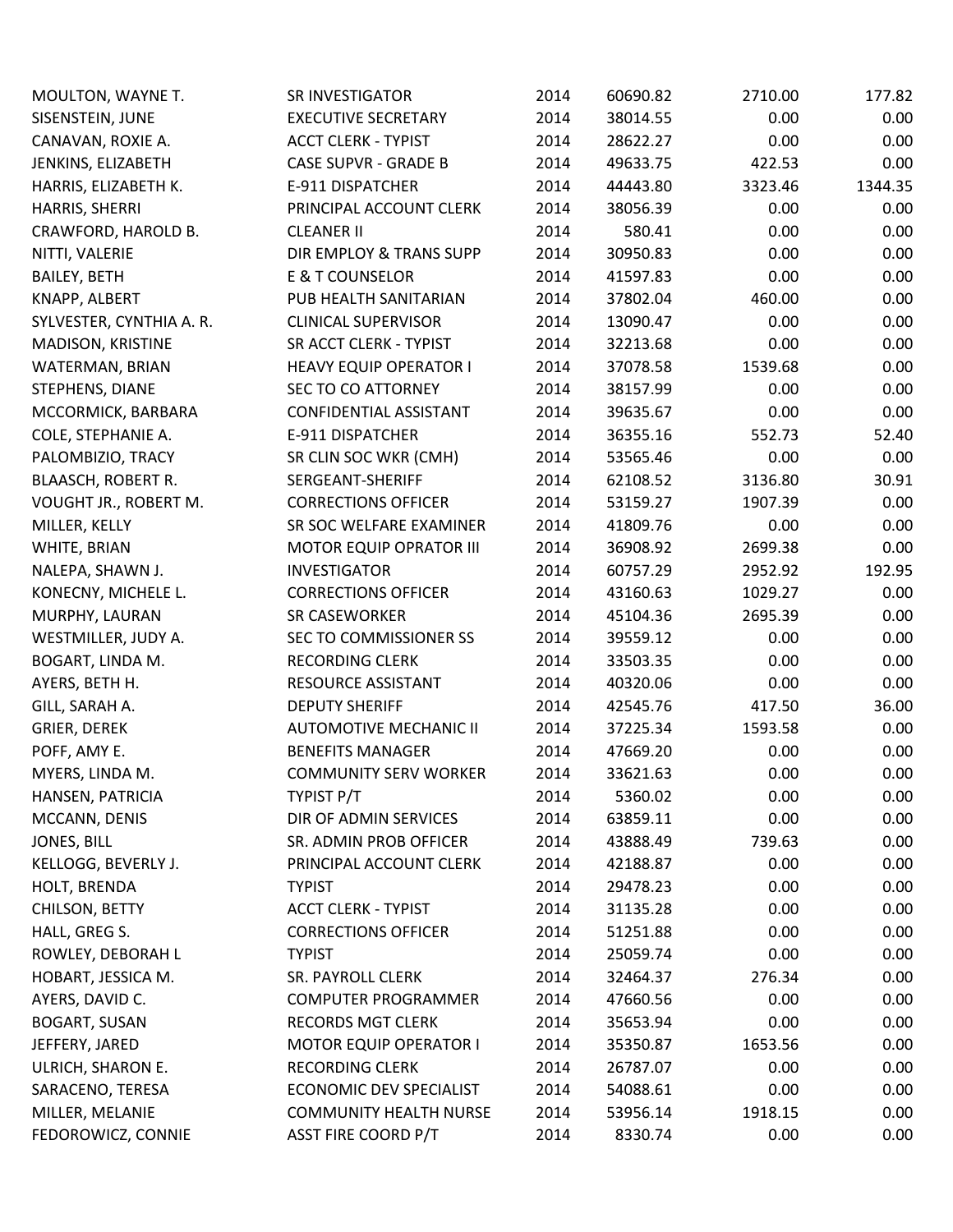| HOGAN, MARY E.             | <b>COMPUTER PGMER (SPEC)</b>   | 2014 | 50586.22 | 0.00     | 0.00    |
|----------------------------|--------------------------------|------|----------|----------|---------|
| ELLIS, LAURA               | SR ACCT CLERK - TYPIST         | 2014 | 35522.90 | 0.00     | 0.00    |
| BUDINGER, KRISTINE S.      | <b>CORRECTIONS OFFICER</b>     | 2014 | 45971.69 | 4112.52  | 0.00    |
| THAYER, CHARLES            | <b>HEAVY EQUIP OPERATOR I</b>  | 2014 | 40998.24 | 3063.50  | 0.00    |
| KIPLING, RANDY E.          | LIEUTENANT                     | 2014 | 63166.92 | 564.22   | 10.44   |
| IANNONE, CINDY A.          | <b>CORRECTIONS OFFICER</b>     | 2014 | 50683.45 | 433.62   | 0.00    |
| TIFFANY, JEFFREY A.        | COOK/MANAGER                   | 2014 | 51251.98 | 0.00     | 0.00    |
| OKRASINSKI JR., FRANCIS R. | <b>ASST FIRE COORD P/T</b>     | 2014 | 6797.81  | 0.00     | 0.00    |
| KIDNEY, TINA               | <b>CORRECTIONS OFFICER</b>     | 2014 | 52660.64 | 2110.89  | 0.00    |
| JEWELL, TIMOTHY J.         | <b>CAPTAIN-OPERATIONS OFFI</b> | 2014 | 66305.22 | 0.00     | 0.00    |
| ALLEN JR, WILLIAM J.       | <b>CORRECTIONS SERGEANT</b>    | 2014 | 48037.09 | 1826.08  | 0.00    |
| <b>BEACH, SHELBY</b>       | <b>ACCOUNTANT</b>              | 2014 | 32988.60 | 0.00     | 0.00    |
| AGAN, TIMOTHY              | <b>CORRECTIONS SERGEANT</b>    | 2014 | 56358.89 | 1559.55  | 0.00    |
| WILLETT, LAURA L.          | <b>CORRECTIONS OFFICER</b>     | 2014 | 36747.19 | 2888.63  | 0.00    |
| GAVIN, DANIEL G.           | <b>DEPUTY SHERIFF</b>          | 2014 | 64211.50 | 10218.26 | 1362.67 |
| SPANGENBURG, DENNIS K.     | <b>CORRECTIONS SERGEANT</b>    | 2014 | 57881.10 | 2193.33  | 0.00    |
| GROVER, WANDA              | <b>TAX ROLL SUPERVISOR</b>     | 2014 | 36699.24 | 0.00     | 0.00    |
| BENNETT, BRYON             | <b>HEAVY EQUIP OPERATOR I</b>  | 2014 | 38205.46 | 1408.06  | 0.00    |
| KORBAR, MEDARD             | TECHNICAL FACILITY SUPR        | 2014 | 43945.10 | 4025.00  | 0.00    |
| BOBIER, ALAN G.W.          | <b>DEPUTY SHERIFF</b>          | 2014 | 56597.60 | 2633.46  | 119.02  |
| NOLAN, EUGENE J            | <b>COOK</b>                    | 2014 | 9268.29  | 0.00     | 0.00    |
| ACKLEY, DAVID              | <b>MAINTENANCE MECH III</b>    | 2014 | 44401.68 | 6535.00  | 0.00    |
| <b>BERRY, FRANCES</b>      | PRINCIPAL ACCOUNT CLERK        | 2014 | 41397.38 | 0.00     | 0.00    |
| TORTORELLO, CHERYL P.      | <b>VETERAN'S SERVICE OFF</b>   | 2014 | 2670.30  | 0.00     | 0.00    |
| BOGART, MICHELE R.         | SERGEANT-SHERIFF               | 2014 | 60299.94 | 1552.89  | 1135.63 |
| <b>BRINK, LAWRENCE</b>     | <b>HEO SITE LEADER</b>         | 2014 | 59723.24 | 13528.55 | 0.00    |
| EDWARDS, CHAD M.           | <b>CORRECTIONS SERGEANT</b>    | 2014 | 40214.39 | 2943.75  | 0.00    |
| POPPERT, BERNADETTE        | <b>CASEWORKER</b>              | 2014 | 45457.79 | 5169.42  | 0.00    |
| SINGLETON, LARRY           | <b>ASST FIRE COORD P/T</b>     | 2014 | 4141.49  | 0.00     | 0.00    |
| LAVORE JR, FRANK P.        | SERGEANT-SHERIFF               | 2014 | 59205.75 | 573.12   | 1021.31 |
| BEVILACQUA, SEAN M.        | <b>CORRECTIONS OFFICER</b>     | 2014 | 43561.76 | 1430.40  | 0.00    |
| CANZLER, AMY M             | SR DATA ENTRY MACH OPR         | 2014 | 25315.33 | 0.00     | 0.00    |
| BERRY, DANIEL              | <b>MOTOR EQUIP OPERATOR I</b>  | 2014 | 36861.41 | 2417.96  | 0.00    |
| CHILSON, TARA              | SOCIAL WELFARE EXAMINER        | 2014 | 30324.16 | 471.05   | 0.00    |
| DUNBAR, JUDY               | <b>SR TYPIST</b>               | 2014 | 30181.85 | 0.00     | 0.00    |
| JUNKER, SANDRA J.          | DIR VET SRV AGENCY             | 2014 | 14636.55 | 0.00     | 0.00    |
| FORREST, KENNETH A.        | <b>CORRECTIONS OFFICER</b>     | 2014 | 42464.62 | 605.45   | 0.00    |
| POTTER, AMY                | SR ACCT CLERK - TYPIST         | 2014 | 27519.59 | 0.00     | 0.00    |
| ACCIARITO, JOE             | <b>HEAVY EQUIP OPERATOR I</b>  | 2014 | 34524.49 | 1822.52  | 0.00    |
| ALBERTSMAN, KATHERINE S.   | E-911 DISPATCHER               | 2014 | 35779.64 | 1390.39  | 607.60  |
| LITTLE, CLIFFORD R.        | <b>DEPUTY SHERIFF</b>          | 2014 | 53639.34 | 967.86   | 40.91   |
| CAMIN, DOUGLAS J.          | DIR OF INFO TECH/COMM S        | 2014 | 73229.36 | 0.00     | 0.00    |
| HOLLENBECK, EARL           | <b>CORRECTIONS OFFICER</b>     | 2014 | 56447.14 | 9297.83  | 0.00    |
| KROHMALNEY, HEATHER D.     | <b>CORRECTIONS OFFICER</b>     | 2014 | 49369.50 | 2220.19  | 0.00    |
| DHUY, BRIAN                | <b>CORRECTIONS OFFICER</b>     | 2014 | 50249.83 | 0.00     | 0.00    |
| FEDOCK, DONALD J.          | <b>CORRECTIONS OFFICER P/T</b> | 2014 | 6301.92  | 0.00     | 0.00    |
| RUSSELL, DAVID J.          | <b>CORRECTIONS OFFICER</b>     | 2014 | 53715.28 | 4923.20  | 0.00    |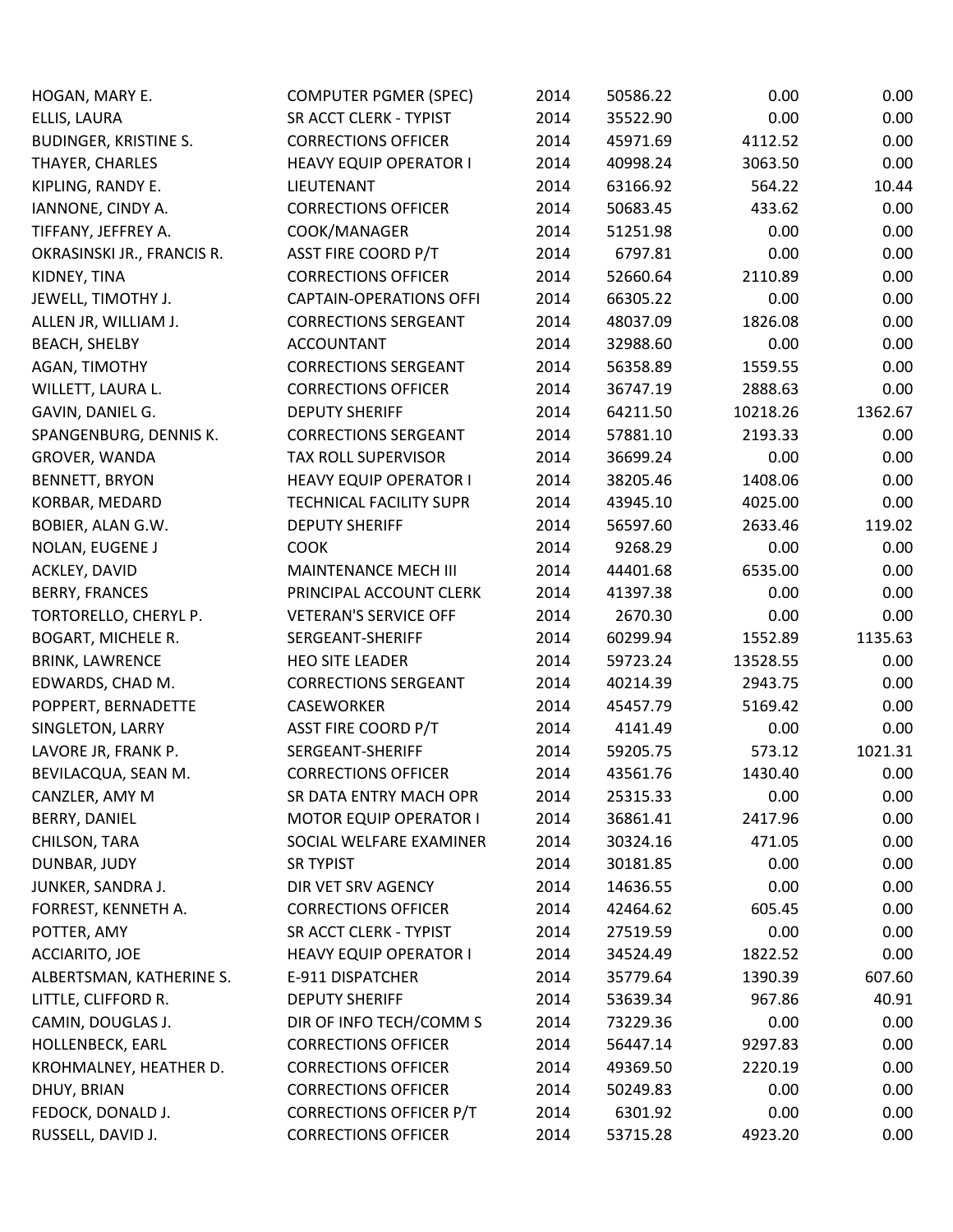| ROOT, CHARLES             | WELF MNGMT SYST COORD         | 2014 | 38816.36 | 0.00     | 0.00    |
|---------------------------|-------------------------------|------|----------|----------|---------|
| <b>KEIL, JUDITH</b>       | <b>COOK</b>                   | 2014 | 11503.31 | 0.00     | 0.00    |
| SIFEN, KRISTI M.          | <b>CORRECTIONS OFFICER</b>    | 2014 | 39002.31 | 2409.89  | 0.00    |
| TOOMBS, BERNADETTE        | <b>COMIS BOARD OF ELEC</b>    | 2014 | 38025.76 | 0.00     | 0.00    |
| ROBSON-CROMER, MARCIA     | SR CLIN SOC WKR (CMH)         | 2014 | 53048.75 | 0.00     | 0.00    |
| MCDERMOTT, LAURA          | <b>NURSE PRACTITIONER P/T</b> | 2014 | 1789.63  | 0.00     | 0.00    |
| MCCRONE, JEANETTE         | SR SOC WELFARE EXAMINER       | 2014 | 33136.71 | 227.04   | 0.00    |
| MILLER, MARY              | <b>RECORDS MGT CLERK</b>      | 2014 | 37709.47 | 694.07   | 0.00    |
| RICE, GREGORY E.          | <b>CORRECTIONS OFFICER</b>    | 2014 | 49962.68 | 2813.37  | 0.00    |
| WEBSTER, SAMANTHA         | SUPPORT INVESTIGATOR          | 2014 | 30029.47 | 0.00     | 0.00    |
| NORRIS, JOHN              | <b>CASEWORKER</b>             | 2014 | 45202.35 | 1444.20  | 0.00    |
| GARLITZ, PAUL B.          | <b>DEPUTY SHERIFF</b>         | 2014 | 53836.55 | 1182.93  | 23.05   |
| EDWARDS, JONATHON E.      | <b>CORRECTIONS SERGEANT</b>   | 2014 | 47522.25 | 1583.45  | 0.00    |
| BAKER, LISA J.            | PROBATION ASSISTANT           | 2014 | 34536.00 | 0.00     | 0.00    |
| KOPALEK, TODD M.          | PUB HEALTH SANITARIAN         | 2014 | 44273.96 | 425.00   | 0.00    |
| HASKELL, CATHY A.         | DEP CLERK TO TC LEGIS         | 2014 | 42368.13 | 0.00     | 0.00    |
| LISKE, DENISE BETH        | <b>SOC SVCS INVESTIGATOR</b>  | 2014 | 36638.74 | 0.00     | 0.00    |
| SHOLLENBERGER, SEAN D.    | <b>CORRECTIONS OFFICER</b>    | 2014 | 51251.88 | 0.00     | 0.00    |
| <b>OLIVIERI, RAECHELL</b> | SOCIAL WELFARE EXAMINER       | 2014 | 29243.74 | 0.00     | 0.00    |
| AYERS, PEGGY              | <b>MAIL CLERK</b>             | 2014 | 4929.86  | 0.00     | 0.00    |
| MONK, LORI                | DIR OF COMMUNITY SERV         | 2014 | 80841.67 | 0.00     | 0.00    |
| VAN WERT, JOHN H.         | <b>3RD ASST CO ATTORNEY</b>   | 2014 | 64252.07 | 0.00     | 0.00    |
| TIFFANY, SARAH            | <b>CASEWORKER</b>             | 2014 | 13016.66 | 66.23    | 0.00    |
| FETHERBAY, REBECCA        | PRIN SOC WELF EXAMINER        | 2014 | 46279.48 | 1648.44  | 0.00    |
| HEWITT, SUSAN             | SUPVG CERT A&D COUNSEL        | 2014 | 56185.38 | 0.00     | 0.00    |
| TATICH, ROBERT            | <b>CORRECTIONS OFFICER</b>    | 2014 | 63490.93 | 16501.71 | 0.00    |
| CONEY, ASHLEY             | <b>COMMUNITY SERV WORKER</b>  | 2014 | 14562.71 | 103.94   | 0.00    |
| DRAKE, KARA A.            | <b>ACCT CLERK - TYPIST</b>    | 2014 | 25456.82 | 0.00     | 0.00    |
| COOKE, MICHAEL            | SR CLIN SOC WKR (CMH)         | 2014 | 53050.96 | 0.00     | 0.00    |
| WORDEN, JOANNE C.         | <b>ELECTION WORKER</b>        | 2014 | 1230.00  | 0.00     | 0.00    |
| STOTLER, DONNA-MARIE R.   | TYPIST P/T                    | 2014 | 10006.88 | 0.00     | 0.00    |
| HUSEBY, TERIE W.          | CO DIR OF REAL PROP SVC       | 2014 | 55758.59 | 0.00     | 0.00    |
| RUSSELL, ANDREW C.        | <b>CORRECTIONS OFFICER</b>    | 2014 | 38101.35 | 2416.37  | 0.00    |
| <b>SCOTT, SHERYL</b>      | <b>ACCT CLERK - TYPIST</b>    | 2014 | 19658.47 | 0.00     | 0.00    |
| SAXTON, KANDI             | SOCIAL WORK ASST II           | 2014 | 44412.52 | 1384.74  | 0.00    |
| MACNAUGHTON, JOYLYNN      | CASEWORKER                    | 2014 | 41366.76 | 2188.86  | 0.00    |
| OSTRANDER, WILLIAM A.     | <b>GIS MANAGER</b>            | 2014 | 49288.59 | 0.00     | 0.00    |
| DELMAGE, JOSHUA           | <b>DEPUTY SHERIFF</b>         | 2014 | 48969.60 | 1385.16  | 1258.61 |
| <b>BRUNNER, CODY</b>      | <b>CORRECTIONS OFFICER</b>    | 2014 | 37456.76 | 1771.78  | 0.00    |
| VAN VORCE, PEGGY S.       | <b>ACCT CLERK - TYPIST</b>    | 2014 | 2130.91  | 0.00     | 0.00    |
| PELELLA, PALMER           | <b>3RD ASST DIST ATTORNEY</b> | 2014 | 26069.04 | 0.00     | 0.00    |
| <b>BROGDALE, LAURA</b>    | SOCIAL WELFARE EXAMINER       | 2014 | 27728.22 | 0.00     | 0.00    |
| AKINS, GARRET             | <b>MOTOR EQUIP OPERATOR I</b> | 2014 | 29496.49 | 141.87   | 0.00    |
| HERBERT, STEPHEN          | SR CASEWORKER                 | 2014 | 42388.67 | 1251.54  | 0.00    |
| SAMPSON, LINDA            | SEC TO ECON DEV & PLAN        | 2014 | 34294.28 | 0.00     | 0.00    |
| BENNETT, JENNIFER J.      | SEC TO COMM PUBLIC WRKS       | 2014 | 41205.96 | 0.00     | 0.00    |
| SCOTT, JOHN V.            | <b>COUNTY FIRE COORD P/T</b>  | 2014 | 17067.76 | 0.00     | 0.00    |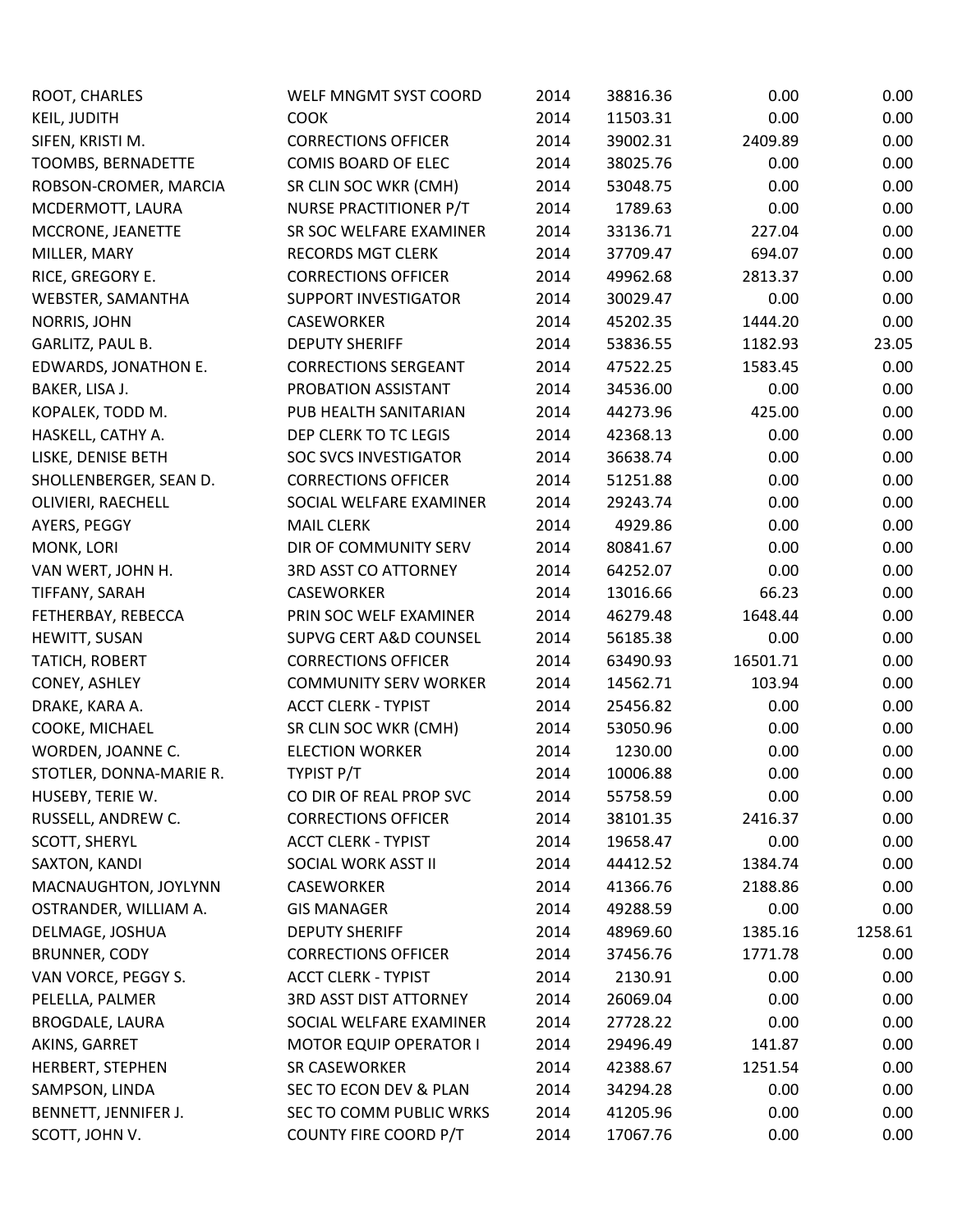| JARDINE, ELAINE D.      | <b>COUNTY PLANNING DIRECTO</b> | 2014 | 31377.16 | 0.00    | 0.00    |
|-------------------------|--------------------------------|------|----------|---------|---------|
| DORIS, MOLLY            | <b>CASEWORKER</b>              | 2014 | 24870.72 | 1103.35 | 0.00    |
| ROSSI, MICHAEL          | <b>MOTOR EQUIP OPRATOR III</b> | 2014 | 29368.40 | 813.79  | 0.00    |
| <b>GUNNING, MICHAEL</b> | <b>DEPUTY SHERIFF</b>          | 2014 | 56753.23 | 2673.31 | 1449.35 |
| SCHREINER, ROY J.       | <b>CORRECTIONS OFFICER</b>     | 2014 | 53711.60 | 1959.61 | 0.00    |
| HOPKINS, LAURA          | SR ACCT CLERK - TYPIST         | 2014 | 21539.98 | 0.00    | 0.00    |
| HARRIS, NATE M.         | <b>CORRECTIONS OFFICER</b>     | 2014 | 39375.85 | 3690.87 | 0.00    |
| FIGORSKI, LORIANN       | CASEWORKER                     | 2014 | 44756.15 | 4464.36 | 0.00    |
| <b>CONKLIN, APRIL</b>   | SR SOC WELFARE EXAMINER        | 2014 | 35867.84 | 230.50  | 0.00    |
| LANGAN, JOHN J          | COMIS BOARD OF ELEC            | 2014 | 38025.76 | 0.00    | 0.00    |
| STANTON, HEATHER E.     | CASEWORKER                     | 2014 | 40376.18 | 1198.28 | 0.00    |
| CORNELL, JAMES          | PARALEGAL                      | 2014 | 38844.54 | 0.00    | 0.00    |
| FAY, CHRISTINE          | <b>CLINICAL SOCIAL WORKER</b>  | 2014 | 51104.26 | 362.91  | 0.00    |
| LEWIS, ALYSIA A.        | SOCIAL WELFARE EXAMINER        | 2014 | 28612.83 | 141.06  | 0.00    |
| KOVALOVSKY, CAROLA      | <b>SEC TO DIST ATTORNEY</b>    | 2014 | 32133.04 | 0.00    | 0.00    |
| MORYKAN, DENISE         | <b>TYPIST</b>                  | 2014 | 23992.01 | 0.00    | 0.00    |
| WILSON, CARRIE          | <b>EARLY INTER SERV COORD</b>  | 2014 | 37362.03 | 0.00    | 0.00    |
| <b>BURKE, SEAN</b>      | PROBATION OFFICER              | 2014 | 40549.15 | 1334.13 | 0.00    |
| KORBA, CHRISTOPHER      | DIR OF ADMIN SERVICES          | 2014 | 56243.90 | 0.00    | 0.00    |
| DECKER, SHELLIANNA      | E-911 DISPATCHER               | 2014 | 41889.85 | 829.06  | 50.80   |
| BENNETT, WARREN S.      | <b>COUNTY CORONER</b>          | 2014 | 9965.25  | 0.00    | 0.00    |
| CONMY, SUZANNE W.       | SR CASEWORKER                  | 2014 | 44433.18 | 3673.14 | 0.00    |
| SALISBURY, SARAH        | <b>CLINICAL PROGRAM DIR</b>    | 2014 | 57622.25 | 0.00    | 0.00    |
| PERKINS, RICHARD        | <b>ASSISTANT ENGINEER</b>      | 2014 | 30153.02 | 0.00    | 0.00    |
| MACBETH, JOHN T.        | <b>DEPUTY SHERIFF</b>          | 2014 | 37510.60 | 1891.51 | 801.92  |
| CALABRESE, MICHAEL      | <b>MAINTENANCE MECH II</b>     | 2014 | 25987.86 | 1074.71 | 0.00    |
| COLE, CHRISTINA C.      | <b>CORRECTIONS OFFICER</b>     | 2014 | 31401.55 | 697.38  | 0.00    |
| GORMAN, JACOB           | <b>CLINICAL SOCIAL WORKER</b>  | 2014 | 33323.87 | 418.66  | 0.00    |
| MEDINA, SUSAN           | DIR OF DENTAL HEALTH SV        | 2014 | 51544.44 | 0.00    | 0.00    |
| ANDREWS, MICKELLE       | <b>ACCTG SUPVR - GRADE B</b>   | 2014 | 31183.16 | 0.00    | 0.00    |
| GILLIGAN, DONNA         | <b>TYPIST</b>                  | 2014 | 23681.17 | 0.00    | 0.00    |
| HOGAN, MARGARET         | <b>CORRECTIONS OFFICER</b>     | 2014 | 34797.66 | 3993.49 | 0.00    |
| SCHMIDT, TIMOTHY M.     | <b>INVESTIGATOR</b>            | 2014 | 62112.33 | 7946.32 | 1343.87 |
| KAUFMAN, REBECCA        | DEP DIR OF PUB HEALTH          | 2014 | 42825.07 | 253.43  | 0.00    |
| WERTMAN, MARILYN        | SEC TO PUB HEALTH DIR          | 2014 | 30835.63 | 0.00    | 0.00    |
| TOWNER, JENARA L.       | <b>COMMUNITY SERV WORKER</b>   | 2014 | 2968.05  | 0.00    | 0.00    |
| HUTCHINSON, BRIAN M.    | E-911 DISPATCHER               | 2014 | 27522.31 | 2741.64 | 723.20  |
| <b>GRAVES, SUSAN</b>    | SECRETARY TO DCS               | 2014 | 27445.34 | 0.00    | 0.00    |
| ALEXANDER, CLIFFORD     | <b>INVESTIGATOR</b>            | 2014 | 63650.61 | 5839.11 | 200.18  |
| <b>BLAASCH, THERESA</b> | E-911 DISPATCHER               | 2014 | 38248.22 | 4467.14 | 1417.65 |
| <b>BELLES, JESSICA</b>  | SOCIAL WELFARE EXAMINER        | 2014 | 28978.42 | 501.25  | 0.00    |
| MCMANUS, SUZANNE        | <b>VOTING MACHINE TECH</b>     | 2014 | 6734.57  | 0.00    | 0.00    |
| SPANGENBURG, KEITH      | <b>CORRECTIONS OFFICER</b>     | 2014 | 35403.34 | 2055.50 | 0.00    |
| ANDERS, MICHELLE        | <b>MAIL CLERK</b>              | 2014 | 4037.50  | 0.00    | 0.00    |
| TIRINATO, CARRIE        | <b>CLINICAL SOCIAL WORKER</b>  | 2014 | 55797.61 | 5056.26 | 0.00    |
| MORGAN, HEATHER         | PUBLIC HEALTH EDUCATOR         | 2014 | 39177.90 | 0.00    | 0.00    |
| SHRAUGER, WILLIAM       | MAINTENANCE MECH III           | 2014 | 36748.11 | 2041.29 | 0.00    |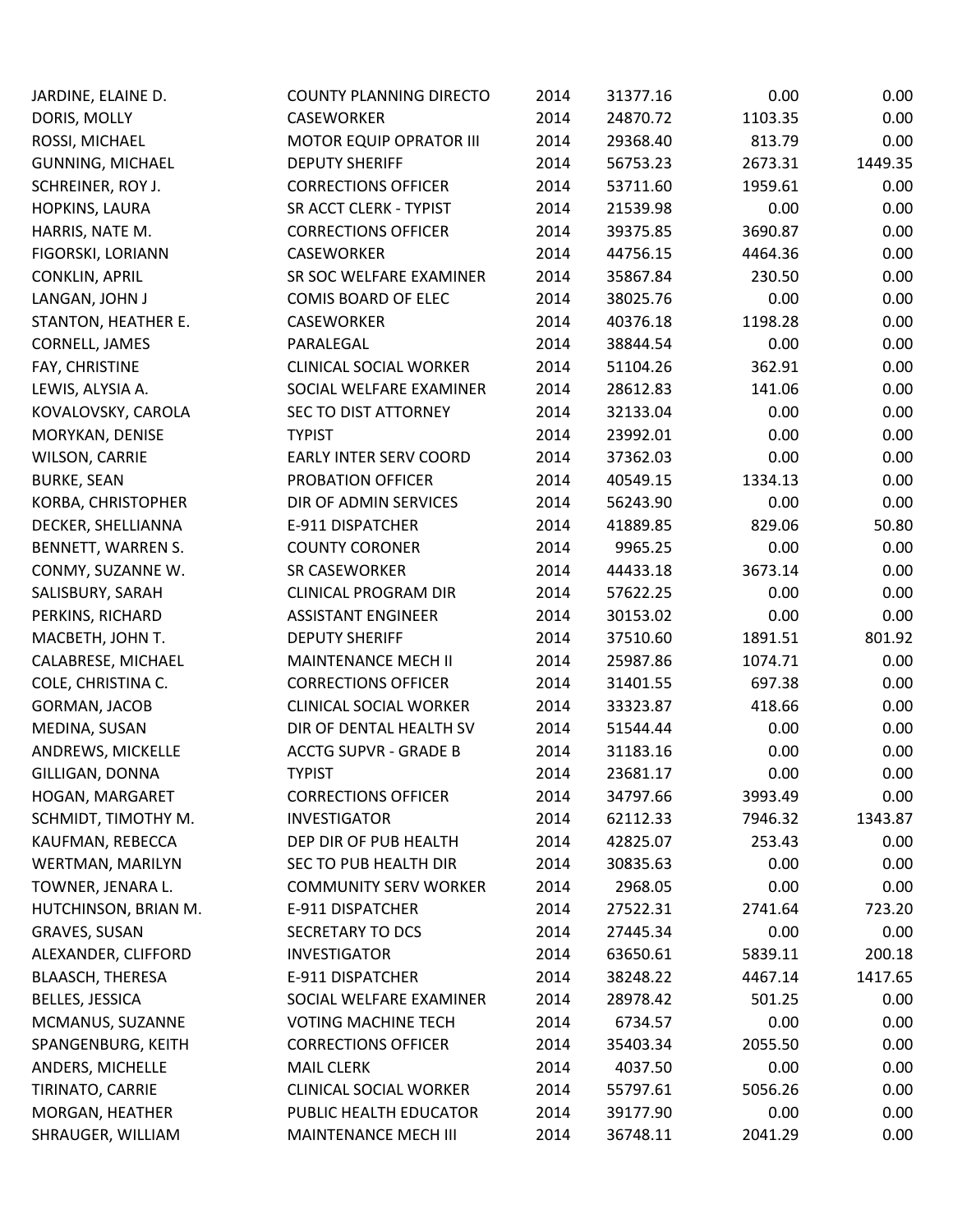| POST, CHAD A.                  | PROBATION OFFICER              | 2014 | 40465.79 | 1287.88  | 0.00    |
|--------------------------------|--------------------------------|------|----------|----------|---------|
| MATTISON, CAMILLE              | <b>SEC TO PERSONNEL OFF</b>    | 2014 | 30217.56 | 0.00     | 0.00    |
| KROM, JESSICA                  | SOCIAL WELFARE EXAMINER        | 2014 | 28477.17 | 0.00     | 0.00    |
| HOLBROOK, DOREEN               | <b>ACCT CLERK - TYPIST</b>     | 2014 | 25766.31 | 0.00     | 0.00    |
| <b>BOGART, FREDERICK</b>       | <b>MAIL CLERK</b>              | 2014 | 8023.05  | 0.00     | 0.00    |
| <b>BOLDMAN, SUSAN</b>          | CASEWORKER                     | 2014 | 40505.80 | 1447.07  | 0.00    |
| FREYBURGER, SCOTT              | PUBLIC HEALTH ENG/TRAIN        | 2014 | 38222.81 | 0.00     | 0.00    |
| HOBLER, JESSICA K.             | PROBATION OFFICER              | 2014 | 39187.92 | 0.00     | 0.00    |
| WILLIAMS, ROBERT P.            | <b>COUNTY CORONER</b>          | 2014 | 7528.27  | 0.00     | 0.00    |
| UPDYKE, DENNIS S.              | <b>CORRECTIONS OFFICER</b>     | 2014 | 32598.14 | 1893.97  | 0.00    |
| MILLER, LOGAN L.               | <b>CORRECTIONS OFFICER P/T</b> | 2014 | 36522.49 | 10910.65 | 0.00    |
| <b>BIRTCH, ANTHONY</b>         | <b>CORRECTIONS OFFICER</b>     | 2014 | 33700.47 | 1502.04  | 0.00    |
| LAYMAN, VERA                   | DEP COMM OF ELEC BOARD         | 2014 | 30790.63 | 0.00     | 0.00    |
| THAYNE, TIMOTHY                | <b>3RD ASST DIST ATTORNEY</b>  | 2014 | 1657.89  | 0.00     | 0.00    |
| <b>WEBSTER, ALICIA</b>         | <b>COMMUNITY SERV WORKER</b>   | 2014 | 10117.15 | 0.00     | 0.00    |
| MARSH, BRYAN R.                | <b>CORRECTIONS OFFICER</b>     | 2014 | 35193.13 | 4488.96  | 0.00    |
| MAREAN, ERIN                   | <b>CLINICAL SOCIAL WORKER</b>  | 2014 | 54097.92 | 3356.57  | 0.00    |
| WILKINSON, STEVEN P.           | <b>CORRECTIONS OFFICER</b>     | 2014 | 5421.55  | 875.16   | 0.00    |
| <b>BRECHKO, AMANDA</b>         | <b>CLINICAL SOCIAL WORKER</b>  | 2014 | 40892.75 | 3770.74  | 0.00    |
| MANCINI, CHERYL A.             | 2ND ASST DIST ATTORNEY         | 2014 | 47689.62 | 0.00     | 0.00    |
| TOMBS, SAMUEL                  | <b>DEPUTY SHERIFF</b>          | 2014 | 21941.15 | 1101.19  | 349.65  |
| MOORE, SARAH J.                | <b>CASEWORKER</b>              | 2014 | 43577.96 | 4400.06  | 0.00    |
| ROSSI, ANDREA                  | WLF MGMT SYST ASSISTANT        | 2014 | 27519.91 | 0.00     | 0.00    |
| CLARK, VERA                    | <b>ACCT CLERK - TYPIST</b>     | 2014 | 24926.44 | 0.00     | 0.00    |
| RITTER, JADE                   | <b>DENTIST</b>                 | 2014 | 2100.00  | 0.00     | 0.00    |
| MCFALL, HEATHER                | HOME HEALTH AIDE               | 2014 | 657.42   | 0.00     | 0.00    |
| SARNICOLA, JOHN E.             | <b>DENTIST</b>                 | 2014 | 37386.40 | 0.00     | 0.00    |
| ROBERTS, SHARON                | <b>CLINICAL SOCIAL WORKER</b>  | 2014 | 39507.06 | 0.00     | 0.00    |
| WARD, PENELOPE L.              | E911 DISPATCHER/TRAINEE        | 2014 | 3387.19  | 64.15    | 0.00    |
| LAVORE, FRANCIS P. III         | <b>CORRECTIONS OFFICER</b>     | 2014 | 31867.70 | 1163.53  | 0.00    |
| FRENCH, LOGAN                  | <b>CORRECTIONS OFFICER</b>     | 2014 | 31697.41 | 2602.36  | 0.00    |
| BARRETT, KYLE G.               | E-911 DISPATCHER               | 2014 | 25443.16 | 2434.28  | 861.20  |
| ACE, ADAM                      | PUBLIC HEALTH TECH             | 2014 | 32068.06 | 0.00     | 0.00    |
| ZLINSKY, CHERI                 | CASEWORKER                     | 2014 | 42593.94 | 3130.84  | 0.00    |
| SHIELDS, TRACY                 | HOME HEALTH AIDE               | 2014 | 6215.11  | 0.00     | 0.00    |
| CORNEBY, JESSICA               | <b>TYPIST</b>                  | 2014 | 23324.83 | 0.00     | 0.00    |
| <b>SCUDDER, MARK D</b>         | <b>VOTING MACHINE TECH</b>     | 2014 | 6361.94  | 0.00     | 0.00    |
| TALCOTT, JOHN J.               | <b>CORRECTIONS OFFICER</b>     | 2014 | 4732.96  | 773.85   | 0.00    |
| DONNELLY, VALERIE              | <b>TYPIST</b>                  | 2014 | 2682.84  | 0.00     | 0.00    |
| ROBERTS, VINCENT               | <b>AUTOMOTIVE STOCK CLERK</b>  | 2014 | 40385.39 | 3072.59  | 0.00    |
| <b>GALLAGHER, THOMAS</b>       | <b>DEPUTY SHERIFF</b>          | 2014 | 51842.74 | 4114.74  | 1402.24 |
| <b>QUICK-ANDERSON, HEATHER</b> | SR ACCT CLERK - TYPIST         | 2014 | 24598.01 | 0.00     | 0.00    |
| NORTHUP, KAREN                 | SOCIAL WELFARE EXAMINER        | 2014 | 28504.07 | 382.95   | 0.00    |
| MCNAMARA, MAGGIE R.            | <b>CIVIL LAW CLERK</b>         | 2014 | 17291.44 | 0.00     | 0.00    |
| KENVILLE, WILLIAM M.           | <b>SAFETY OFFICER</b>          | 2014 | 24403.60 | 0.00     | 0.00    |
| <b>GRIFFIN, SUELLEN</b>        | REAL PROP TAX SER TECH         | 2014 | 14241.60 | 0.00     | 0.00    |
| ESCHLER, SUSAN                 | <b>COMMUNITY SERV WORKER</b>   | 2014 | 3036.93  | 0.00     | 0.00    |